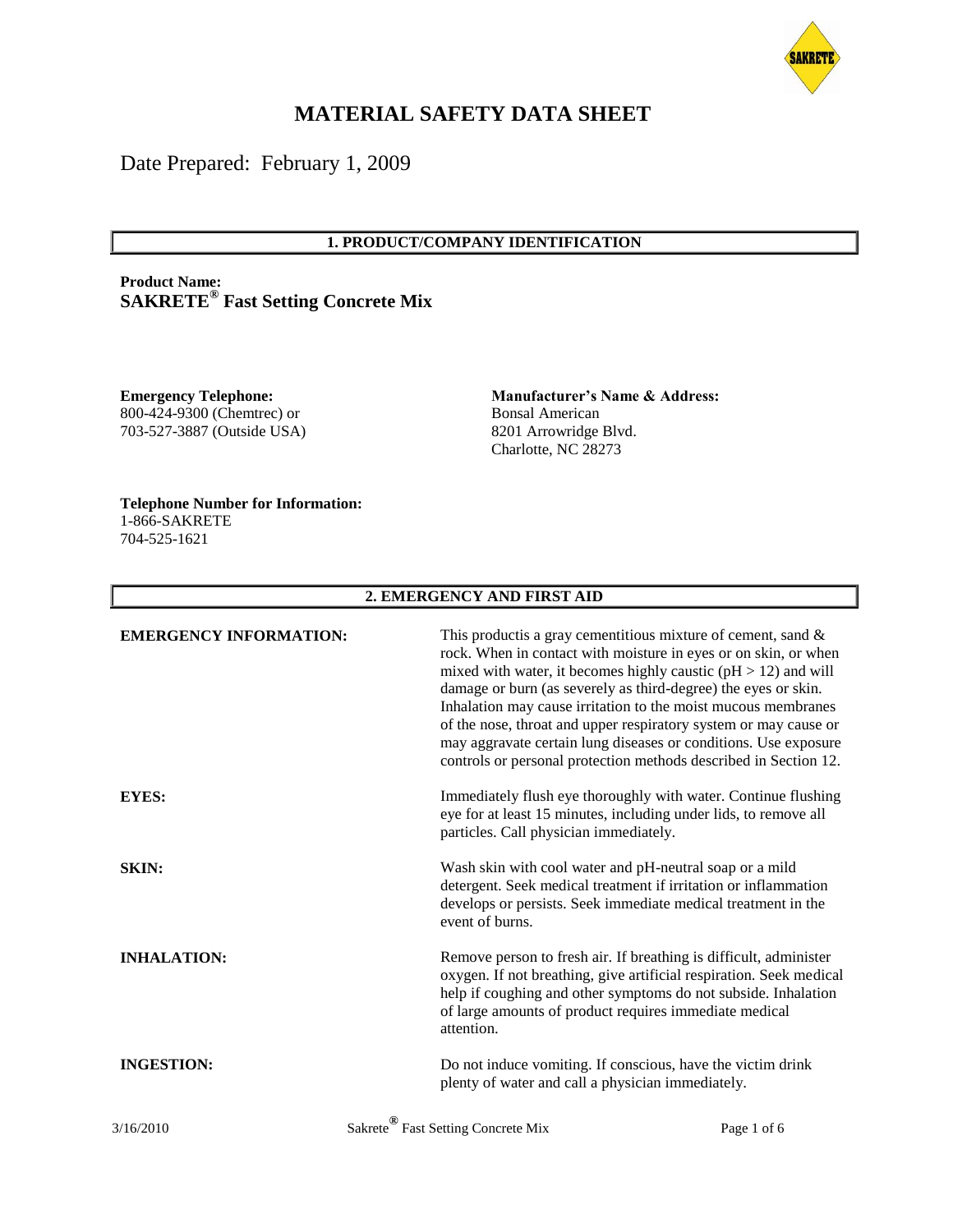

## **3. COMPOSITION INFORMATION**

**DESCRIPTION:** This product consists of a heterogeneous mixture of hydraulic cement, sand and rock. The major compounds are:

| $3CaO-SiO2$                        | <b>Tricalcium Silicate</b>            | CAS #12168-85-3                       |
|------------------------------------|---------------------------------------|---------------------------------------|
| $2CaO-SiO2$                        | Dicalcium Silicate                    | CAS #10034-77-2                       |
| $3CaO•Al2O3$                       | Tricalcium Aluminate                  | CAS #12042-78-3                       |
| $4CaO \cdot Al_2O_3 \cdot Fe_2O_3$ | Tetracalcium<br>aluminoferrite        | CAS #12068-35-8                       |
| $CaSO_4$ •2H <sub>2</sub> O        | Calcium Sulfate<br>dihydrate (Gypsum) | CAS #7778-18-9<br>$(CAS #13397-24-5)$ |
| SiO <sub>2</sub>                   | Silica Sand                           | CAS #14808-60-7                       |

### **4. HAZARDOUS INGREDIENTS**

| <b>COMPONENT</b>                                                | <b>OSHA PEL</b>                                      | <b>ACGIH TLV-TWA</b>               | <b>NIOSH REL</b>                                 |
|-----------------------------------------------------------------|------------------------------------------------------|------------------------------------|--------------------------------------------------|
| <b>Hydraulic Cement</b>                                         | 5 mg respirable dust/ $m3$<br>15 mg total dust/ $m3$ | 10 mg total dust/ $m3$             |                                                  |
| Calcium sulfate (CAS #7778-18-<br>9) [Gypsum (CAS #13397-24-5)] | 5 mg respirable dust/ $m3$<br>15 mg total dust/ $m3$ | 10 mg total dust/ $m3$             |                                                  |
| <b>Iron oxide</b> $(CAS #1309-37-1)$                            | $10 \text{ mg/m}^3$                                  | $5 \text{ mg/m}^3$                 |                                                  |
| Calcium carbonate (CAS #1317-<br>$65-3)$                        | 5 mg respirable dust/ $m3$<br>15 mg total dust/ $m3$ | 10 mg total dust/ $m3$             |                                                  |
| Magnesium oxide (CAS #1309-<br>$(48-4)$                         | 15 mg total dust/ $m3$                               | 10 mg total dust/ $m3$             |                                                  |
| Calcium oxide (CAS #1306-78-8)                                  | $5 \text{ mg/m}^3$                                   | $2 \text{ mg/m}^3$                 |                                                  |
| Crystalline silica (CAS #14808-<br>$60-7)$                      | 10 mg of respirable dust/ $m3$<br>% $SiO_2 + 2$      | 0.5 mg respirable<br>quartz/ $m^3$ | 0.05 mg respirable quartz<br>dust/m <sup>3</sup> |

#### **TRACE INGREDIENTS:**

Due to the use of substances mined from the earth's crust, trace amounts of naturally occurring, potentially harmful constituents may be detected during chemical analysis.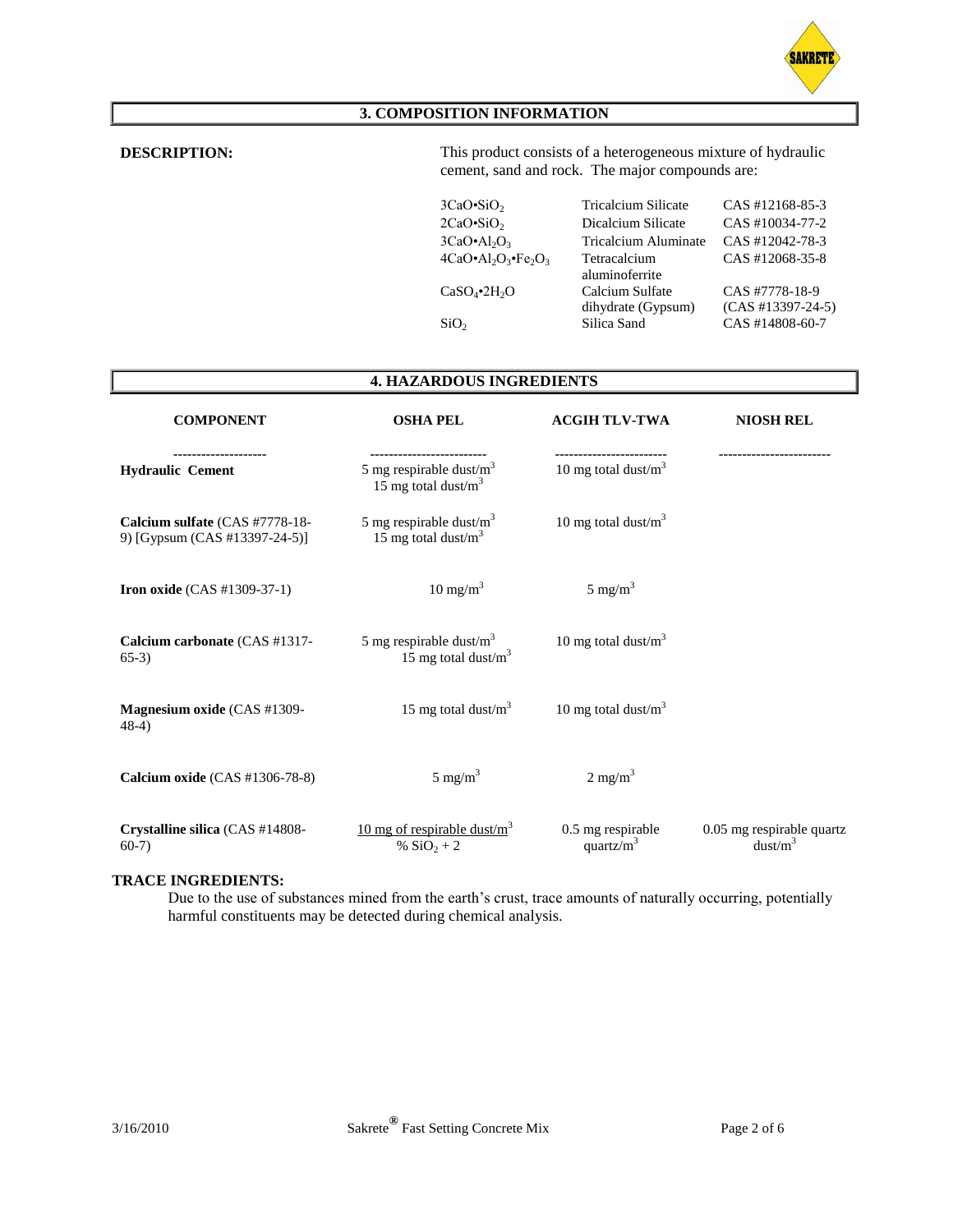

## **5. HAZARD IDENTIFICATION**

| POTENTIAL HEALTH EFFECTS:      | NOTE: Potential health effects may vary depending upon the<br>duration and degree of exposure. To reduce or eliminate health<br>hazards associated with this product, use exposure controls or<br>personal protection methods as described in Section 12.                                                                                                                                                                                                        |
|--------------------------------|------------------------------------------------------------------------------------------------------------------------------------------------------------------------------------------------------------------------------------------------------------------------------------------------------------------------------------------------------------------------------------------------------------------------------------------------------------------|
| <b>EYE CONTACT:</b>            | (Acute/Chronic) Exposure to airborne dust may cause immediate<br>or delayed irritation or inflammation of the cornea. Eye contact by<br>larger amounts of dry powder or splashes of wet product may<br>cause effects ranging from moderate eye irritation to chemical<br>burns and blindness.                                                                                                                                                                    |
| <b>SKIN CONTACT:</b>           | (Acute) Exposure to dry produt may cause drying of the skin with<br>consequent mild irritation or more significant effects attributable to<br>aggravation of other conditions. Discomfort or pain cannot be<br>relied upon to alert a person to a hazardous skin exposure.                                                                                                                                                                                       |
|                                | (Chronic) Dry product coming in contact with wet skin or<br>exposure to wet product may cause more severe skin effects,<br>including thickening, cracking or fissuring of the skin. Prolonged<br>exposure can cause severe skin damage in the form of chemical<br>(caustic) burns.                                                                                                                                                                               |
|                                | (Acute/Chronic) Some individuals may exhibit an allergic response<br>upon exposure to product. The response may appear in a variety of<br>forms ranging from a mild rash to severe skin ulcers.                                                                                                                                                                                                                                                                  |
| <b>INHALATION:</b>             | (Acute) Exposure to product may cause irritation to the moist<br>mucous membranes of the nose, throat and upper respiratory<br>system. Pre-existing upper respiratory and lung diseases may be<br>aggravated by inhalation.                                                                                                                                                                                                                                      |
|                                | (Chronic) Inhalation exposure to free crystalline silica may cause<br>delayed lung injury including silicosis, a disabling and potentially<br>fatal lung disease, and/or cause or aggravate other lung diseases or<br>conditions.                                                                                                                                                                                                                                |
| <b>INGESTION:</b>              | (Acute/Chronic) Internal discomfort or ill effects are possible if<br>large quantities are swallowed.                                                                                                                                                                                                                                                                                                                                                            |
| <b>CARCINOGENIC POTENTIAL:</b> | Product is not recognized as a carcinogen by NTP, OSHA, or<br>IARC. However, it may contain trace amounts of heavy metals<br>recognized as carcinogens by these organizations. In addition, it<br>also contains crystalline silica which IARC classifies as a known<br>human carcinogen (Group I). The NTP, in it's ninth Annual Report<br>on Carcinogens, classified "silica, crystalline (respirable)" as a<br>known carcinogen. (See also Sections 4 and 12.) |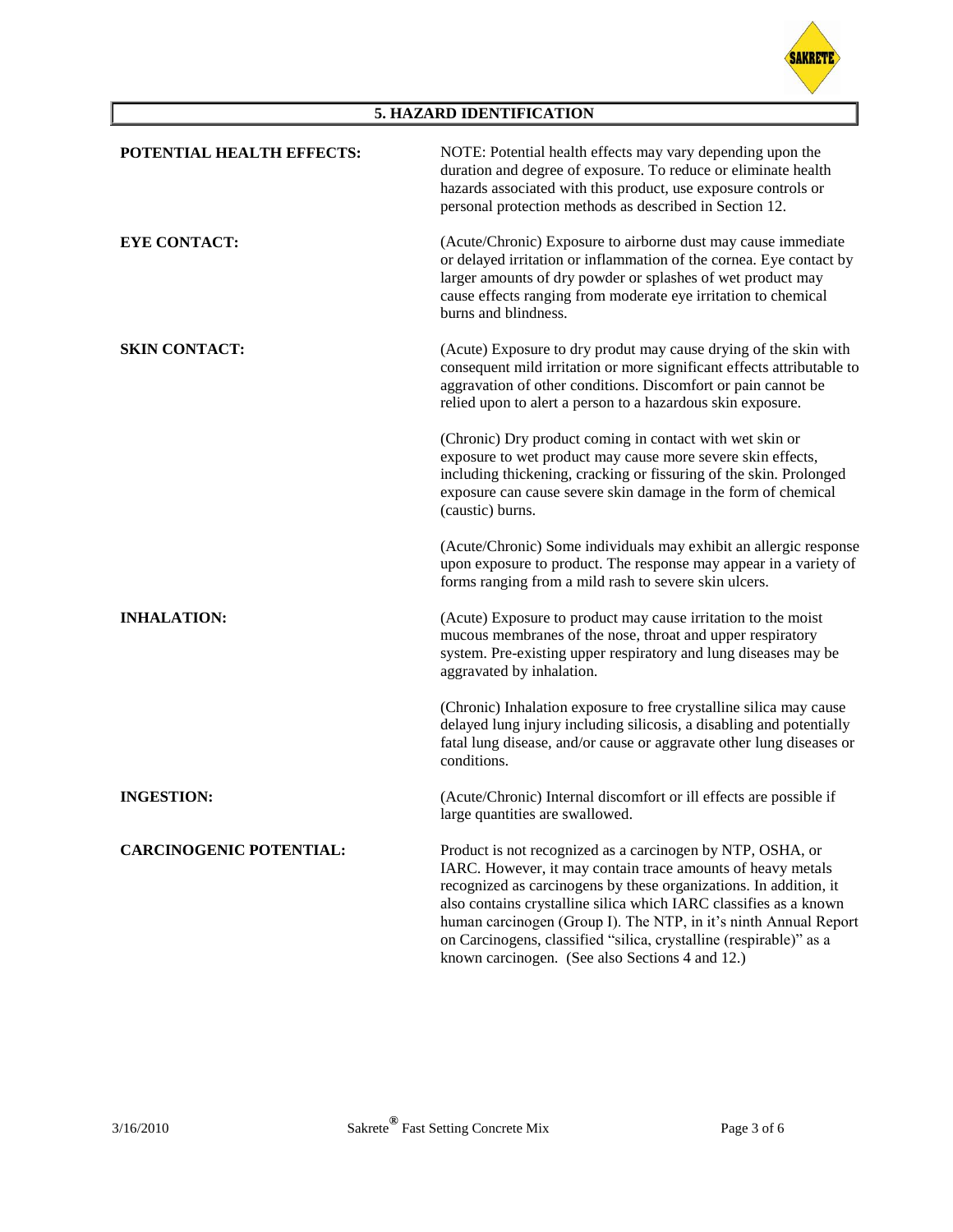

### **6. ACCIDENTAL RELEASE MEASURES**

Contain material to prevent contamination of soil, surface water or ground water. Use dry clean-up methods that do not disperse dust into the air or entry into surface water. Material can be used if not contaminated. Place in an appropriate labeled container for disposal or use. Avoid inhalation of dust and contact with skin and eyes. Use exposure control and personal protection methods as described in Section 12.

#### **7. PHYSICAL/CHEMICAL DATA**

| <b>APPEARANCE/ODOR:</b>                   | Gray, odorless    | <b>PHYSICAL STATE:</b>      | Solid (Powder mixed with sand<br>and rock.)  |
|-------------------------------------------|-------------------|-----------------------------|----------------------------------------------|
| <b>BOILING POINT:</b>                     | $>1000^{\circ}$ C | <b>MELTING POINT:</b>       | $>1000^{\circ}$ C                            |
| <b>VAPOR PRESSURE:</b>                    | Not applicable    | <b>VAPOR DENSITY:</b>       | Not applicable                               |
| pH (IN WATER)<br>(ASTM D 1293-95)         | 12 to 13          | <b>SOLUBILITY IN WATER:</b> | Slightly soluble $(0.1\% \text{ to } 1.0\%)$ |
| <b>SPECIFIC GRAVITY</b><br>$(H2O = 1.0):$ | $2.5 - 2.8$       | <b>EVAPORATION RATE:</b>    | None                                         |

#### **8. FIRE AND EXPLOSION**

| <b>FLASH POINT:</b>                         | None             | <b>LOWER EXPLOSIVE LIMIT:</b>                      | None |
|---------------------------------------------|------------------|----------------------------------------------------|------|
| <b>AUTO IGNITION</b><br><b>TEMPERATURE:</b> | Not combustible. | <b>UPPER EXPLOSIVE LIMIT:</b>                      | None |
| <b>FLAMMABLE LIMITS</b>                     | Not applicable   | <b>SPECIAL FIRE FIGHTING</b><br><b>PROCEDURES:</b> | None |
| <b>EXTINGUISHING</b><br><b>MEDIA:</b>       | Not combustible. | UNUSUAL FIRE AND<br><b>EXPLOSION HAZARDS:</b>      | None |
| <b>HAZARDOUS</b><br><b>COMBUSTION</b>       | None             |                                                    |      |

#### **9. STABILITY AND REACTIVITY DATA**

| <b>STABILITY:</b>                | Product is stable. Keep dry until used.                                                                                    |
|----------------------------------|----------------------------------------------------------------------------------------------------------------------------|
| <b>CONDITIONS TO AVOID:</b>      | Unintentional contact with water. Contact with water will result<br>in hydration and produces (caustic) calcium hydroxide. |
| INCOMPATIBILITY:                 | Wet product is alkaline. As such, it is incompatible with acids,<br>ammonium salts and aluminum metal.                     |
| <b>HAZARDOUS DECOMPOSITION:</b>  | Will not occur.                                                                                                            |
| <b>HAZARDOUS POLYMERIZATION:</b> | Will not occur.                                                                                                            |

**PRODUCTS:**

3/16/2010 Sakrete**®** Fast Setting Concrete Mix Page 4 of 6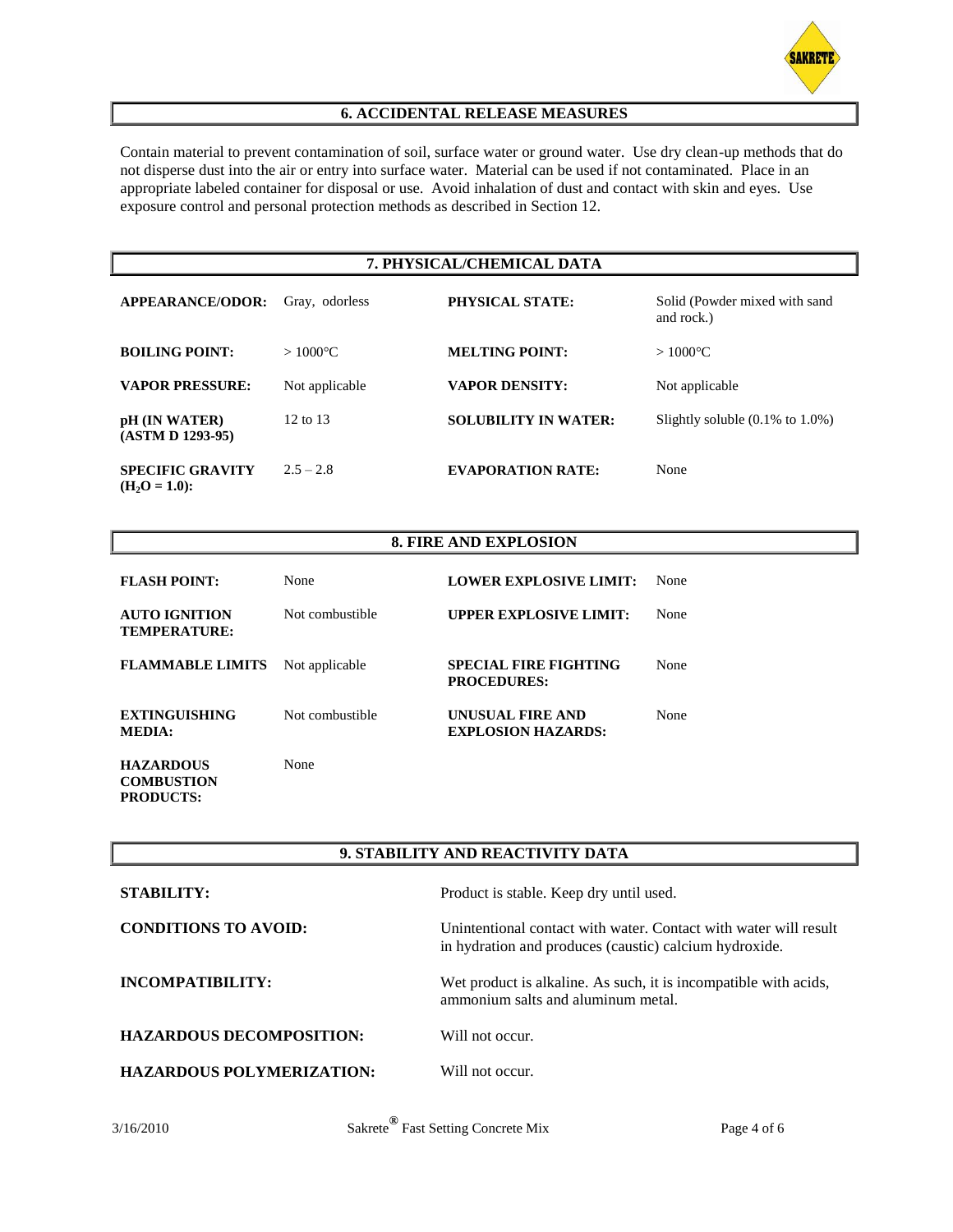

#### **10. PRECAUTIONS FOR HANDLING AND STORAGE**

**HANDLING AND STORAGE** Keep dry until used. Handle and store in a manner so that airborne dust does not exceed applicable exposure limits. Use adequate ventilation and dust collection. Use exposure control and personal protection methods as described in Section 12.

#### **11. TOXICOLOGICAL INFORMATION**

See Section 5 for Hazard Identification. No recognized unusual toxicity to plants and animals.

Conditions aggravated by exposure: Eye disease, Skin disorders and Chronic Respiratory conditions.

#### **12. EXPOSURE CONTROLS/PERSONAL PROTECTION**

| <b>RESPIRATORY PROTECTION:</b> | Use local exhaust or general dilution ventilation to control dust<br>levels below applicable exposure limits. Minimize dispersal of<br>dust into the air.                                                                                                                                                                                                                               |
|--------------------------------|-----------------------------------------------------------------------------------------------------------------------------------------------------------------------------------------------------------------------------------------------------------------------------------------------------------------------------------------------------------------------------------------|
|                                | If local or general ventilation is not adequate to control dust<br>levels below applicable exposure limits or when dust causes<br>irritation or discomfort, use MSHA/NIOSH approved respirators.                                                                                                                                                                                        |
| <b>EYE PROTECTION:</b>         | Wear safety glasses with side shields or goggles to avoid contact<br>with the eyes. In extremely dusty environments and<br>unpredictable environments, wear tight-fitting unvented or<br>indirectly vented goggles to avoid eye irritation or injury.<br>Contact lenses should not be worn when handling cement or<br>cement containing products.                                       |
| <b>SKIN PROTECTION:</b>        | Wear impervious abrasion- and alkali-resistant gloves, boots,<br>long-sleeved shirt, long pants or other protective clothing to<br>prevent skin contact. Promptly remove clothing dusty with dry<br>product or clothing dampened with moisture mixed with product,<br>and launder before re-use. If contact occurs, wash areas<br>contacted by material with pH neutral soap and water. |

#### **13. DISPOSAL CONSIDERATIONS**

**DISPOSAL:** DO NOT DUMP INTO ANY SEWERS, ON THE GROUND, OR INTO ANY BODY OF WATER. All disposal methods must be in compliance with all Federal, State/ Provincial and local laws and regulations. Regulations may vary in different locations. Waste characterizations and compliance with applicable laws are the responsibility solely of the waste generator.

**IF THIS MATERIAL AS PACKAGED, BECOMES A WASTE, IT DOES NOT MEET THE CRITERIA FOR A HAZARDOUS WASTE AS DEFINED BY THE ENVIRONMENTAL PROTECTION AGENCY UNDER THE AUTHORITY OF THE RESOURCE CONSERVATION AND RECOVER ACT (40CFR 261), DISPOSE OF IN ACCORDANCE WITH FEDERAL, STATE AND LOCAL REGULATIONS.**